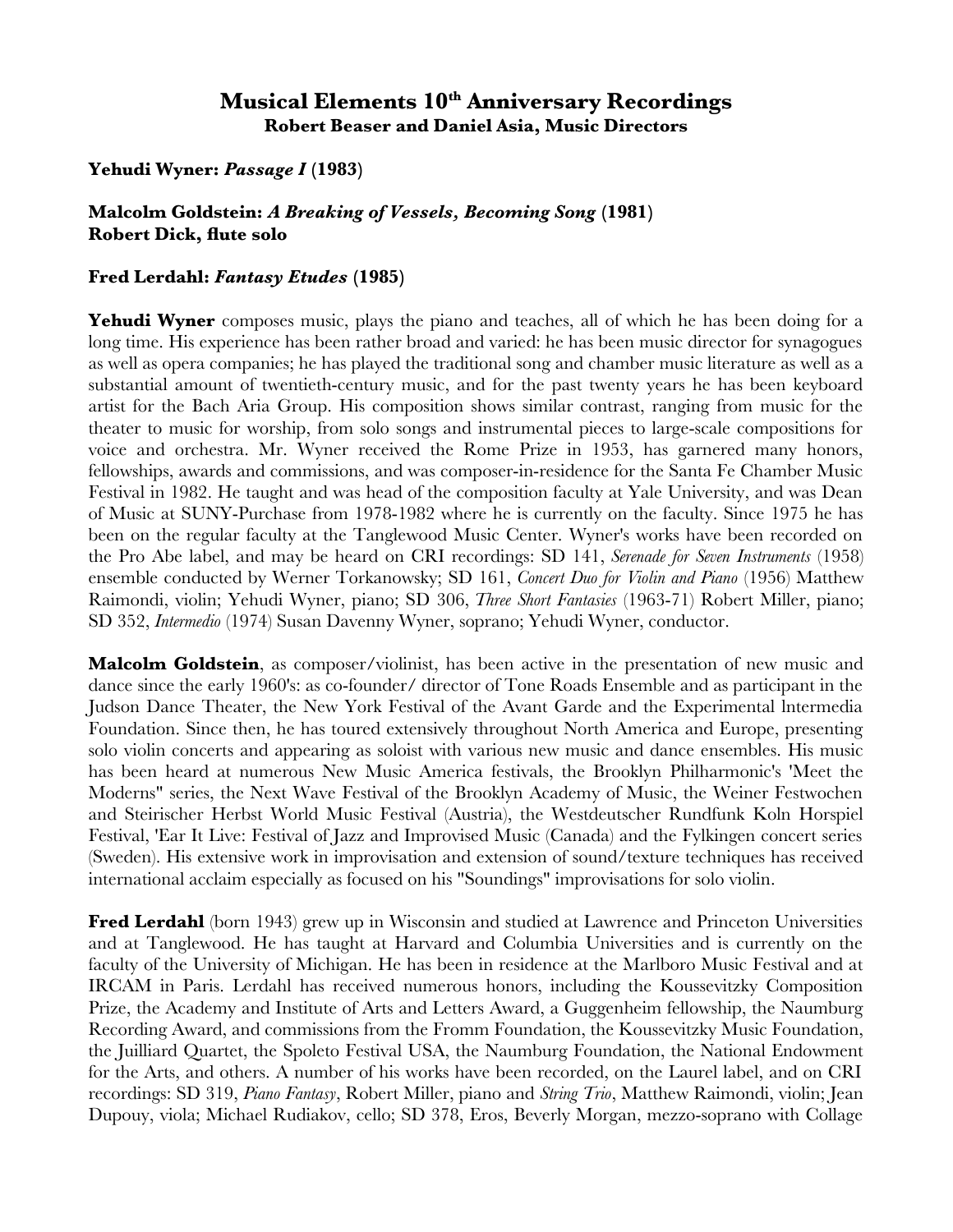conducted by the composer; CD 551, *String Quartet No. 1* (7978) performed by the Juilliard String Quartet. In addition to composing, Lerdahl is an active music theorist and has published a book, with Ray Jackendoff, "A Generative Theory of Tonal Music."

**Robert Dick** (born in New York City) has studied the fute with Henry Zlotnik, James Pappoutsakis, Julius Baker and Thomas Nyfenger. He received his B.A. and M.M. in composition from Yale University, where he studied composition with Robert Morris, Bulent Arel and Jacob Druckman.

As both performer and composer, Dick's work has been widely heard and recognized; he performs as solo recitalist throughout Europe, Scandinavia and the United States, giving master classes on both continents. He has performed in Avery Fisher Hall, Merkin Hall and the Joyce Theater in New York, and in the concert halls of such European radio stations as Radio France in Paris and the ORF in Vienna. Dick has received grants and awards for both performance and composition from the National Endowment for the Arts, the Pro Musicis Foundation and the New York Foundation for the Arts, In addition to his solo concerts, Dick is a member of the New Winds, with composer/performers J.D. Parran and Ned Rothenberg. As a soloist, Dick has recorded for the GM and Lumina labels, and may be heard on CRI SD 400, performing his composition Afterlight, for solo fute.

**Robert Beaser** (born 1954, Boston MA), co-music director and conductor of Musical Elements, is also a composer. He earned a Doctor of Musical Arts degree from the Yale School of Music; he has William Steinberg and Arthur Weisberg and composition with Yehudi Wyner, Jacob Druckman, Earle Brown, Goffredo Petrassi and Arnold Franchetti, as well as with Betsy Jolas at Tanglewood.

In addition to conducting Musical Elements, both in their New York City concert series and on tour, Beaser is quite active and well recognized as a composer, having received numerous grants, prizes and prestigious commissions. His work has been recorded for EMI-Electrola; "Mountain Songs" recorded on the Musicmasters label, received a 1986 Grammy nomination.

Daniel Asia (born 1953, Seattle, WA), co-music director and conductor of Musical Elements, combines an active career as a conductor with an equally productive career as a composer. After receiving his B.A. from Hampshire College, Asia earned his M.M. from the Yale School of Music, where he studied with Jacob Druckman, Krzysztof Penderecki and Arthur Weisberg. From 1981-86, Asia was Assistant Professor of Contemporary Music and Wind Ensemble at the Oberlin Conservatory. In addition to conducting Musical Elements both in their New York City concert series and on tour, Asia's recent guest conducting appearances include the Washington Square Music Festival Orchestra, the Brooklyn Philharmonic, the Aspen Music Festival Chamber Orchestra, the Northwest Chamber Orchestra, and Reconnaissance. For his composition, Asia has received generous recognition in the form of awards, fellowships and commissions. Daniel Asia may be heard conducting Musical Elements on CRI SD 536, Martin Bresnick's Wir Weben, Wir Weben.

Established in 1977, **Musical Elements** is a contemporary chamber ensemble presenting an annual concert series in New York City. Through the commissioning of many new works and participation in the NEA Consortium Commissioning Program, as well as through the presentation of 24 world premieres, 39 New York premieres and 11 American premieres, Musical Elements has established itself as one of the most important new music ensembles in the New York area. Its program have been consistently praised by audiences and critics in such publications as The New York Times, The New Yorker, The Village Voice and the Music Journal. Beyond its own concert series, it has performed in conjunction with the League of Composers/ISCM and at several universities in the New York area. This is Musical Elements' frst full-length album on CRI; Musical Elements may be heard on CRI SD 536, performing Martin Bresnick's *Wir Weben, Wir Weben*.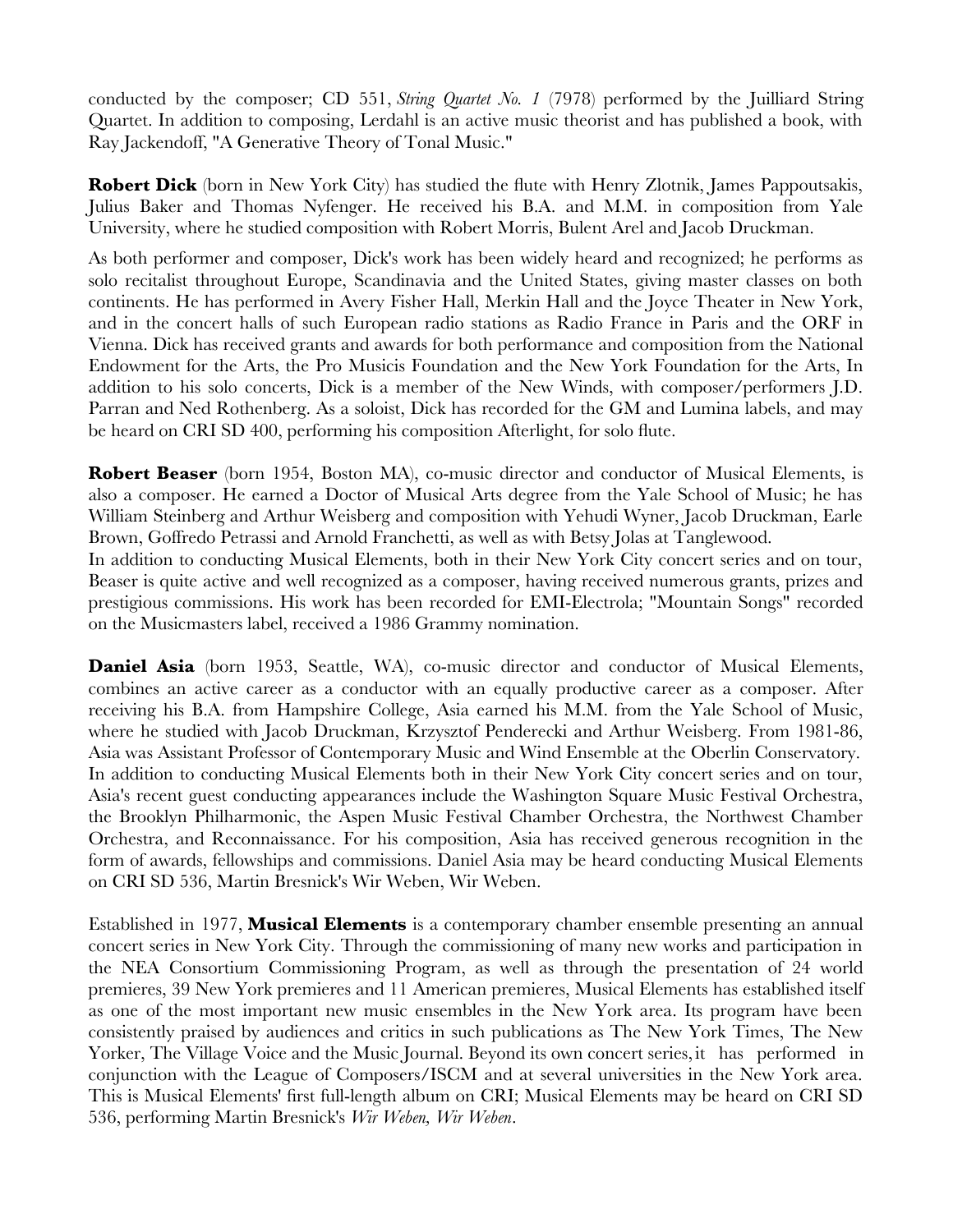## **Musical Elements:**

for *Passage 1*

Keith Underwood, fute James MacElwaine, clarinet Chris Gekker, trumpet

for *A Breaking of Vessels, Becoming Song*

Robert Dick, solo fute Keith Underwood, fute Vicki Bodner, oboe Charles Neidich, clarinet Cynde Iverson, bassoon Chris Gekker, trumpet Daniel Asia, conductor

for *Fantasy Etudes*

Keith Underwood, fute David Krakauer, clarinet Syoko Aki, violin

Robert Beaser, conductor

*Notes on the Music*

Syoko Aki, violin Lois Martin, viola Julie Green, cello

David Moss, percussion Malcolm Goldstein, violin Shem Guibbory, violin Karl Bargan, viola Julie Green, cello

Karl Parens, cello William Moersch, percussion Elizabeth DiFelice, piano

*Passage*, Part I, was composed in 1983 to celebrate the 10th anniversary of the Boston-based ensemble COLLAGE. The frst performance, conducted by Gunther Schuller, took place in Boston in April, a few days after the score was copied and delivered.

*Passage* deals with vernacular elements, with utterly familiar musical material. A small collection of ordinary harmonies is set in motion in a manner reminiscent of American popular music of years ago. The harmonic web is surmounted and penetrated by strands and patches of melodic stuff, none of it really self-suffcient or substantial, but all of it conventional. It might not be misleading to compare Passage with an ostensibly bland street scene by Edward Hopper or an "American Flag" by Jasper Johns.

*Passage I* was conceived as the opening movement in a series of movements but succeeding music has not yet been completed. As it stands, *Passage I* runs just under 10 minutes.

—Yehudi Wyner